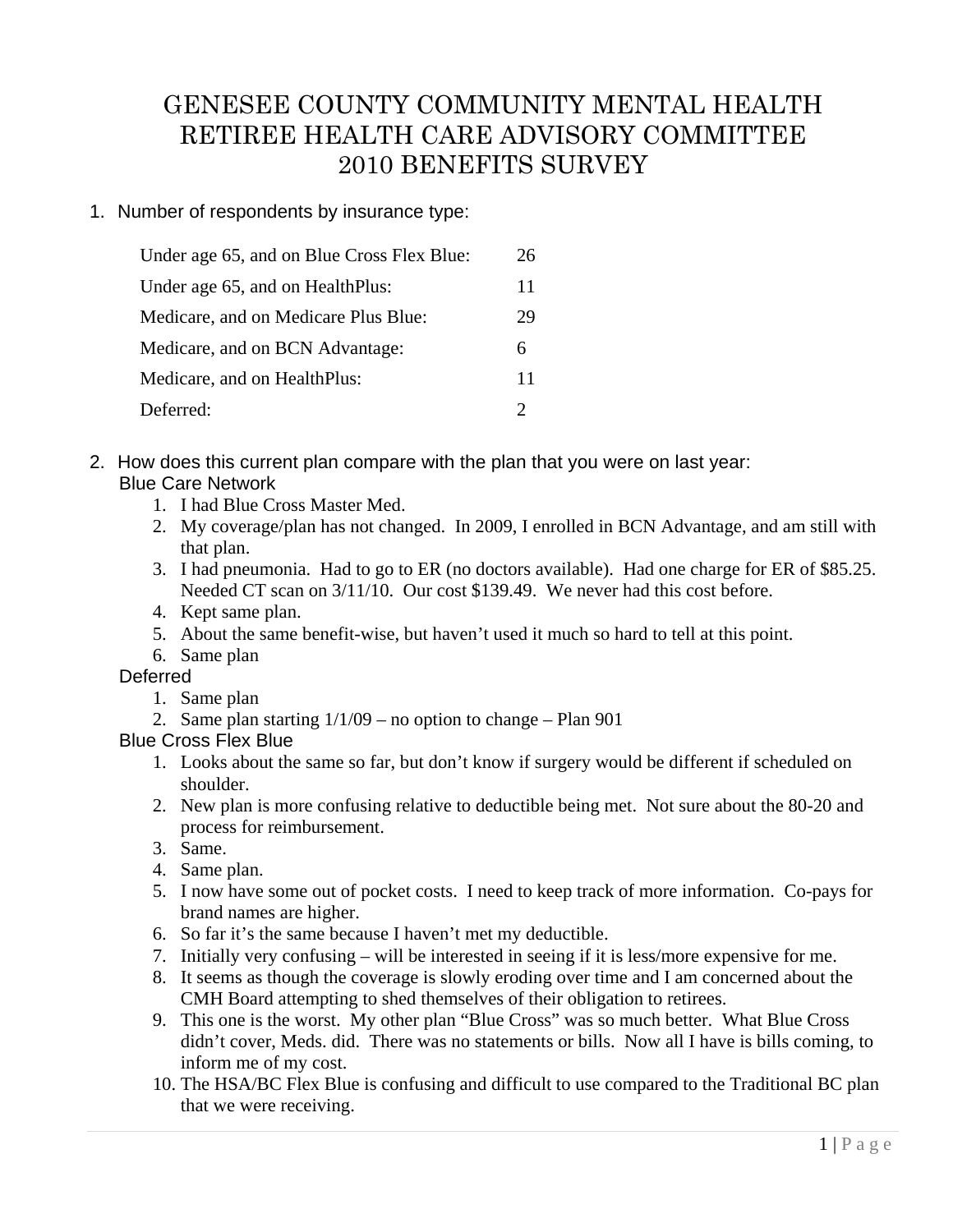- 11. The same, however, I will need to pay 80% co-pays until the end of year up to \$2,000 & then get 90% back.
- 12. I had Flex Blue last year. It was less confusing& less frustrating last year.
- 13. It is much more confusing.
- 14. Same
- 15. On HealthPlus previously added benefits on BC Flex (per HSA account)
- 16. Confusing. Last year I had the same plan. After Sept. all my prescriptions were \$0. Co-pay met. This year I got more prescriptions for both my husband and myself. HSA gone and I still have to pay \$.
- 17. Not applicable
- 18. There is an additional co-pay requirement of 20% up to \$2000 for my family.
- 19. The only compare is Phase 1 deductible.
- 20. This year's plan has Phase II added.
- 21. Last year I had traditional BC/BS and am not sure about the practical difference.
- 22. Some increased cost; insurance unchanged.
- 23. I had Flex Blue last year and chose to keep it for this year.
- 24. It is more money out of pocket.
- 25. Phase II creates additional out-of-pocket expenses.

#### **HealthPlus**

- 1. Costs more for co-pays and scripts.
- 2. Blue Cross permitted a wide choice of physicians, hospitals and specialists as opposed to HealthPlus.
- 3. Same just higher co-pays.
- 4. Same plan.
- 5. It is the same. I am happy with HealthPlus.
- 6. About the same.
- 7. Minor issues, but so far able to handle the increases.
- 8. Still the same
- 9. Same plan
- 10. Same
- 11. Same except increased Rx co-pay for name brand drugs.

#### Medicare/Health Plus

- 1. This is the plan I changed to in June, 2008.
- 2. I was on HealthPlus last year I love it.
- 3. Did not make transition to new plan, remained with HealthPlus as supplement to Medicare.
- 4. Same
- 5. Same coverage.
- 6. Same plan.
- 7. Just turned 65 4-18-10. So far so good.
- 8. Same
- 9. Okay

#### Medicare Plus Blue

- 1. I pay more in co-pays and 1 or more scripts are not covered.
- 2. More output of money
- 3. Lots of changes; no longer use Medicare card; just use BCBS Medicare Plus Blue Group for all charges.
- 4. More co-pay.
- 5. Don't know yet just went into effect. We will know soon after using it.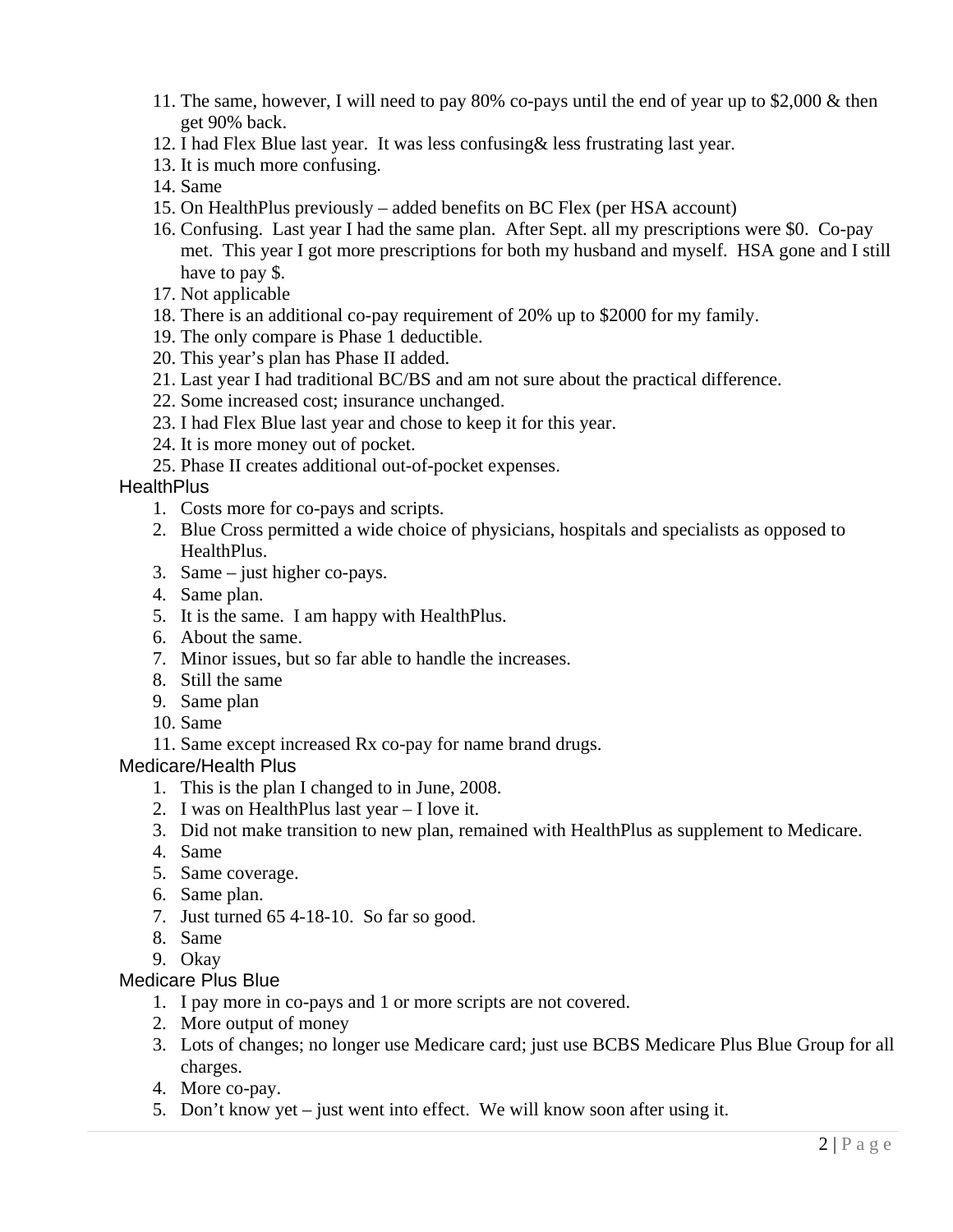- 6. Costing me more for glasses and prescription drugs.
- 7. Not as good.
- 8. The providers seem to be able to follow billing instructions more easily; there is less coverage paid by insurers.
- 9. 1) So far there seems no difference in terms of medical care 2) Co-pay amounts are higher
- 10. Compares very well no problems.
- 11. This new plan questions my meds. denies coverage for Diovan which I've been taking for years.
- 12. Too soon to tell have not been hospitalized.
- 13. Equal
- 14. Previous plan was Traditional Medicare with a Blue Cross secondary.
- 15. Once I started using it and saw there didn't seem to be a whole of difference, it was fine.
- 16. It is more expensive.
- 17. I believe I had to pay more for eye exam at Duke University's Private Diagnostic Clinic. I called their billing service, and the bill came back as it was \$261.87
- 18. Don't know. We have not been on current plan long enough.
- 19. With the exception of increases of co-pay for some prescriptions, the coverage so far seems to be similar.
- 20. So far as I have used this new plan my coverage seems about the same.
- 21. Poorly, it appears (I had BC/BS supplemental-Traditional), although it is hard to tell since there was no comparison between new and old coverage, but only between new coverage and traditional Medicare.
- 22. (previously Traditional BC/BS supplement) Increases out-of-pocket medical expenses, e.g., 50% co-insurance for mammogram (paid \$0 before); one of my two medications not covered (was covered before) and told I could not appeal since it is not part of Medicare formulary. Not sure how physical exam is handled since bill not yet received; insurance coverage statement seems slower (not received yet) and summary of benefits ambiguous on the subject.
- 23. Not all providers accept this plan and the fact they must follow the plan's terms and conditions for payment. If you need specialist care it is difficult. I choose to stay with my current doctors.
- 24. I am still studying the books I have received from Medicare Plus Blue group as my coverage has only been in place since 5/1/10. I hope it will provide the same or better health care for me.
- 25. Seems more out of pocket expenses.

### 3. What do you see as the positives in your current plan? Blue Care Network

- 1. Some hearing aid assistance.
- 2. No Medicare deductible to pay. Good coverage. Low co-pay (\$10). Fairly good Rx coverage.
- 3. I see NO positives now.
- 4. Smaller deductible.
- 5. Mostly that I have a plan at all very grateful. Specifically, so far it seems I get just one EOB per visit, service, etc. which is much easier to understand and less paper (as vs. EOB from M'Care and another BC)
- 6. Co-pay; reasonable drug costs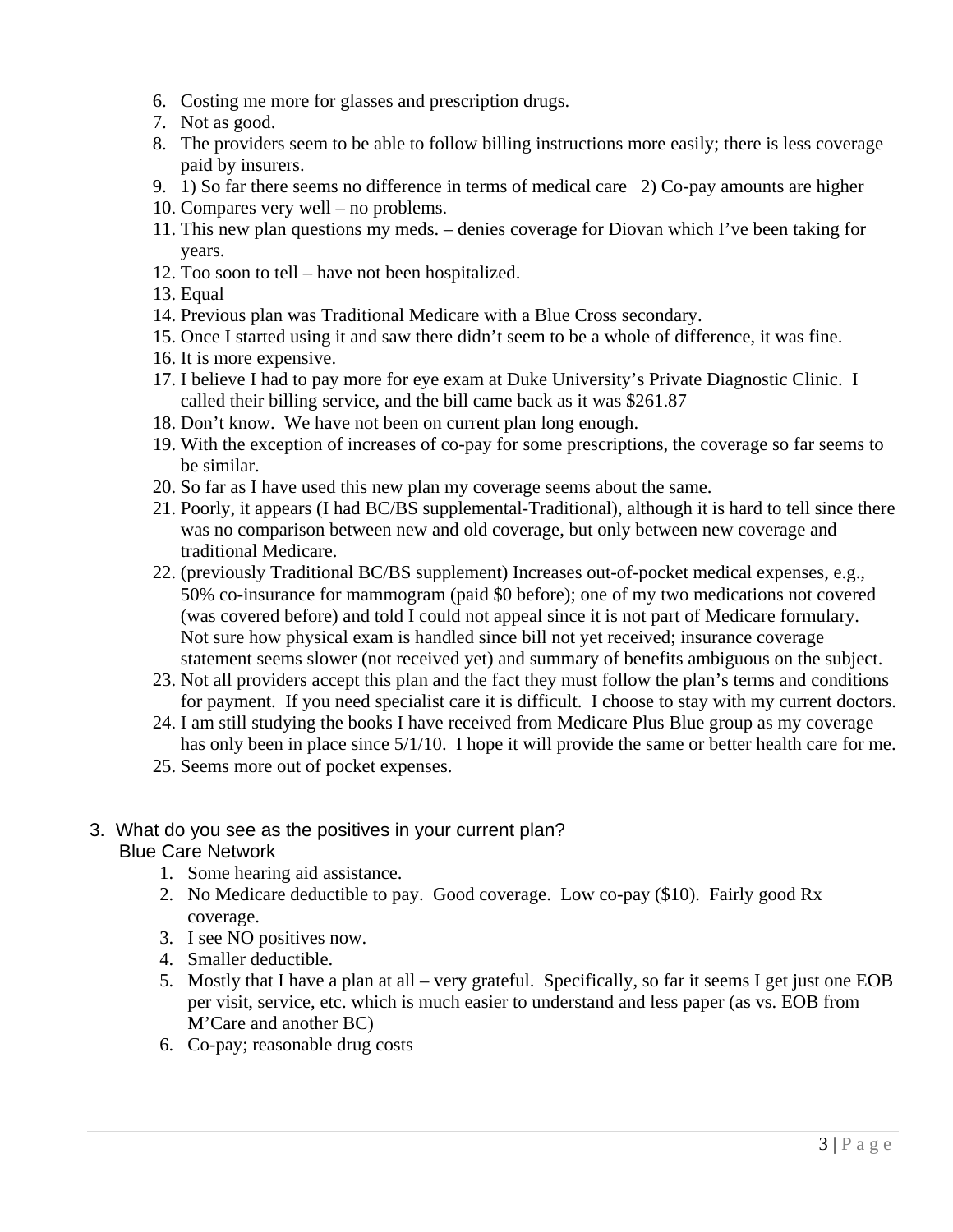### Deferred

- 1. None
- 2. Biggest benefit is the \$4000 maximum out-of-pocket costs, including all co-pays, for family coverage for the year

#### Flex Blue

- 1. Still covers most of the costs of health care.
- 2. Cost effective low out of pocket expense.
- 3. Insurance coverage is adequate and HSA is workable.
- 4. Good insurance. Prescription coverage.
- 5. I'm glad to have insurance.
- 6. Some care is fully covered.
- 7. The positive is my primary doctor uses this ins. and also it does cover most of my bill.
- 8. None
- 9. The coverage is adequate for my family.
- 10. I like the HSA option and will, hopefully, like the 90% reimbursement. I understood about the changes (co-pays, etc.) and am okay with them.
- 11. It is nice not to have a high monthly premium deducted from my check each month.
- 12. Most things are covered; free to choose doctors and pharmacies
- 13. HSA account
- 14. Out-of-pocket limits; never had any problems with labs, doctors, HSA, etc.
- 15. Like the HSA feature
- 16. In Phase III all services are fully paid of BC; HSA bank account & CMH funding of deductible
- 17. Funds deposited into HSA account.
- 18. Ability to see any doctor without referrals
- 19. At least it is still BC/BS
- 20. Honored everywhere I go
- 21. CMH contribution to HSA account to off-set "high deductible" expense.
- 22. Able to use it in Georgia without any problem.
- 23. Portability

#### **HealthPlus**

- 1. It covers preventative care. It doesn't cost extra money to have it.
- 2. Low out of pocket costs.
- 3. Accepted by my physician.
- 4. Uncomplicated bill paying.
- 5. Coverage is excellent for our needs and co-pays are reasonable.
- 6. It pays for most things.
- 7. Having insurance
- 8. Meets all my medical needs and all premiums covered
- 9. Just glad to have health insurance coverage
- 10. At this time with our health care needs, everything has been covered. No problems accessing services.
- 11. All my health issues have been addressed.

#### Medicare/HealthPlus

- 1. HealthPlus is a well-known plan here in Michigan. So far, I have had good treatment under HP.
- 2. If you call HealthPlus unsatisfied, when you hang up you are certainly satisfied.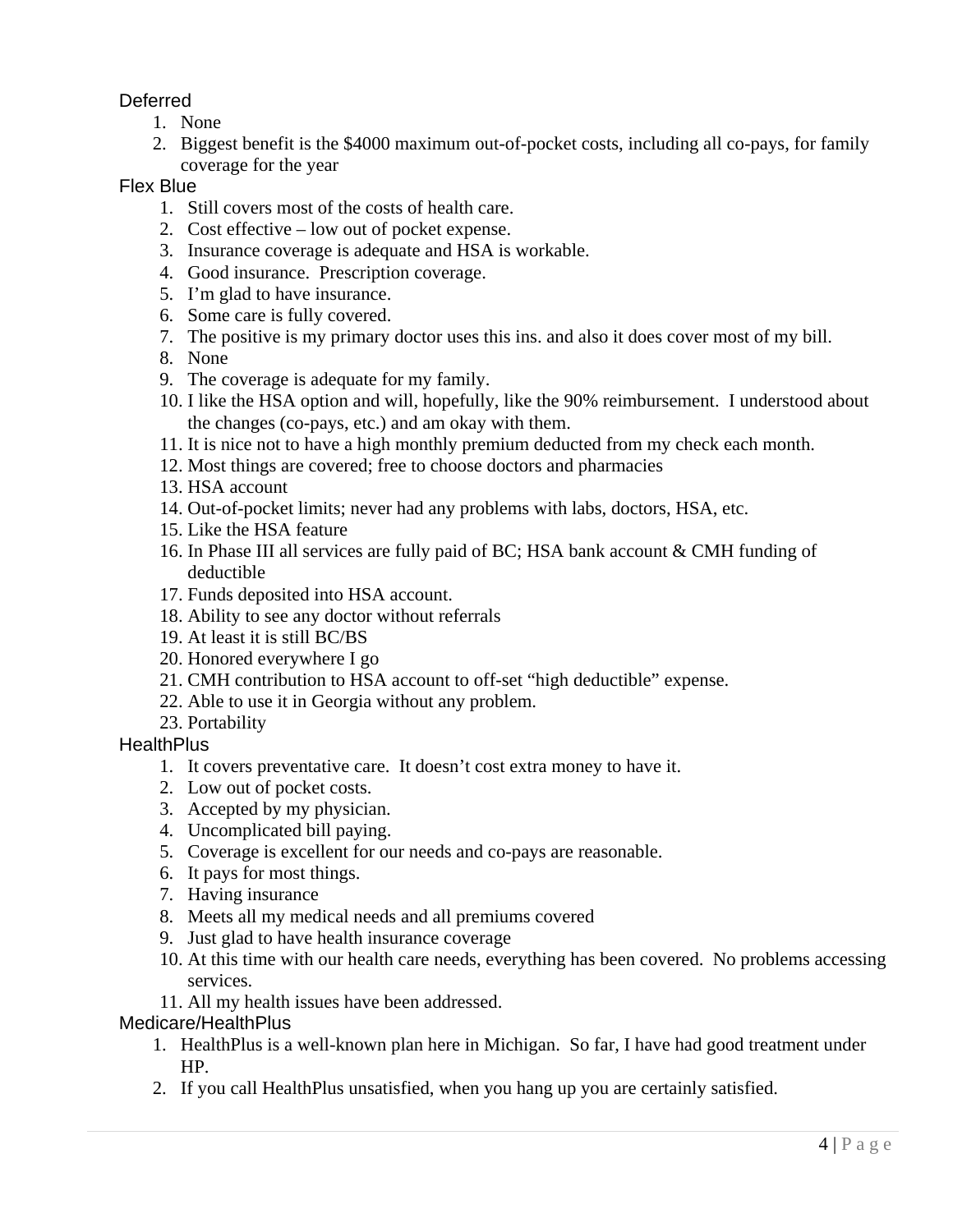- 3. Recently had cataract surgery (both eyes) and the whole process went well with both care and HealthPlus coverage.
- 4. Benefits and services very good.
- 5. That I have insurance.
- 6. Economical with good coverage
- 7. Remained much the same for me.

#### Medicare Plus Blue

- 1. I believe it is still very good coverage.
- 2. Don't have to keep track of Master Medical. Covers physicals.
- 3. Some costs less.
- 4. Seems easy enough.
- 5. One positive is that there will be insurance coverage should it be needed when out of state.
- 6. Not well acquainted yet.
- 7. We see no definite advantage in the current plan over the former.
- 8. It has been well accepted.
- 9. ?? I had no problems with the old plan.
- 10. Too soon to tell.
- 11. Have not had a chance to see any changes yet.
- 12. I was able to keep my regular doctors so the transition went smoothly.
- 13. I feel that it was the same even at Wake Forest Baptist Hospital where I have just returned after a three-day stay.
- 14. Only need to use one card
- 15. There have been no drastic changes in the coverage for services I have used under this new plan.
- 16. Most of my prescriptions are now being filled for 3 months at a time. This is saving me \$20 per prescription.
- 17. None noticed yet.
- 18. None seen
- 19. I think it is much better plan overall. It is difficult to evaluate this health plan insurance properly in just 4 ½ months of use. Better to have 1 year eval.
- 20. Positive that we still have good insurance coverage.
- 21. It is available and can be used by me in more states and counties in Michigan than my BCN Advantage.
- 22. Physicals are covered now.

#### 4. What do you see as the negatives in your current plan? Blue Care Network

- 1. Limited.
- 2. Have not had any negative experiences with current plan.
- 3. We have to pay so much more (there were other charges, I just took time to name a few). Is it your plan that we seniors who gave our best years to CMH go broke ????
- 4. Not being able to choose doctor; having to have referral for specialist
- 5. None yet. Although I do fear, based on what I've read about the healthcare reform bill, that Medicare Advantage plans will get greatly reduced reimbursement from Medicare so ins. companies will no longer have them or co-pays will go sky high. It's clear that no matter what, health care reform will cause the cost of insurance and care to go up for everyone.
- 6. No problems at this time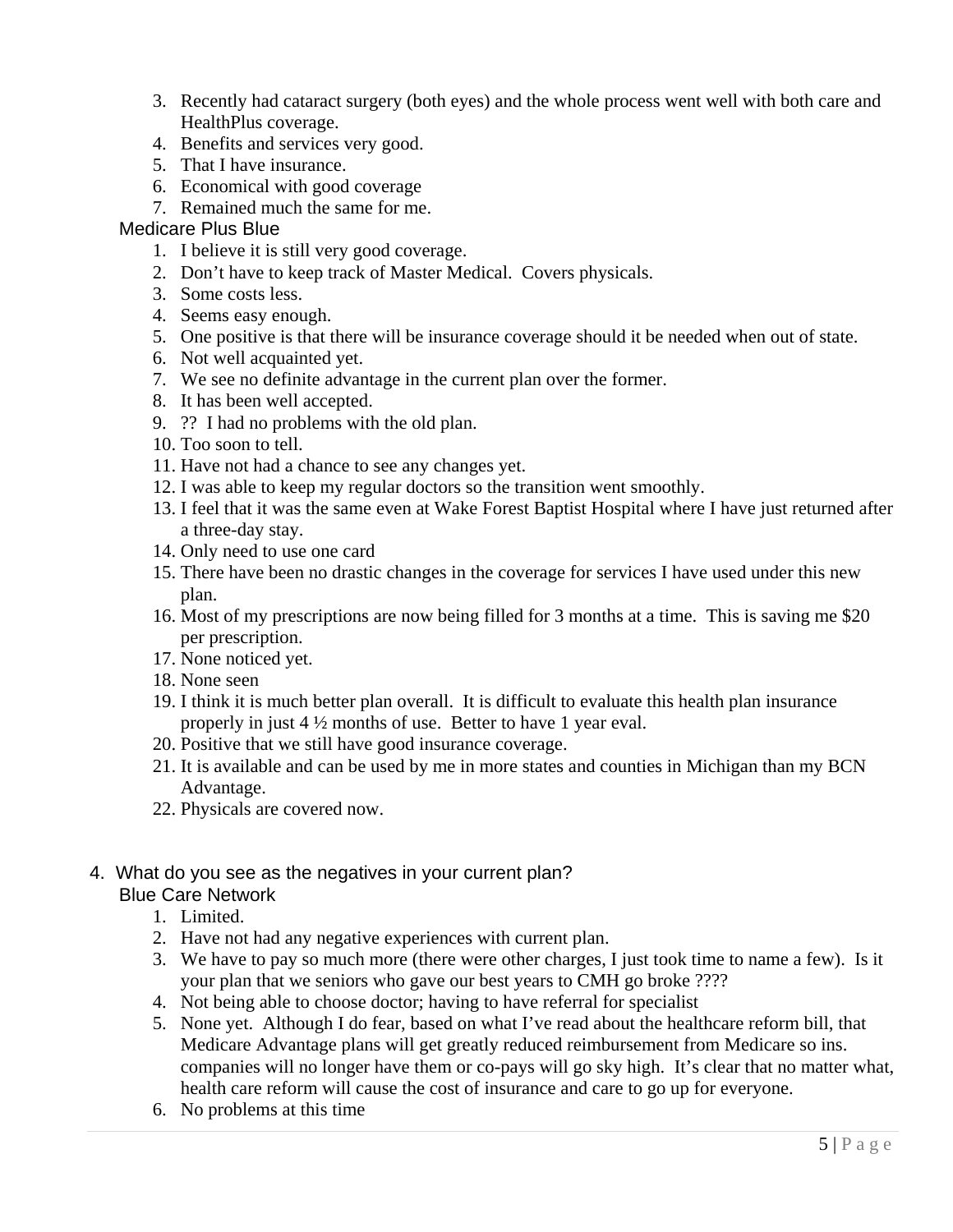### Deferred

- 1. Deductibles are too high to use would cause financial harm.
- 2. \$637/month family coverage premium + \$1500/person or \$3000/family deductible (annual for 50% co-pay starts and is in effect for the next \$2000 of charges (\$1,000 out-of-pocket), to reach the \$4000 cost maximum.

#### Flex Blue

- 1. Co-pays on shoulder pretty high and couldn't use the purple debit card because it only had place for insurance numbers on the back of form. Co-pay was \$144.08.
- 2. Confusion at times re: what is covered and what has to be paid from HSA.
- 3. All the different phases to track. Out of pocket costs.
- 4. It's confusing. Not sure how well it will work if I reach the magic number.
- 5. The difficulty navigating the systems.
- 6. This plan does not cover any of our medications, and myself being a diabetic, have 7 different meds. I have to take. My spouse has 11 prescription meds and we are now paying out of pocket.
- 7. More out of pocked expenses in Phase 2 and it is confusing. It is difficult to manage in Phase 1 and to track expenses/deductible use.
- 8. Having to pay the \$2,000 before reimbursement.
- 9. I had huge out of pocket expenses that depleted the HSA and required unplanned out-of-pocket expenses. Waiting for reimbursement didn't help with immediate expenses. Also, a bill left over from 02/09 showed up in 03/10.
- 10. This is my  $1<sup>st</sup>$  year, and I am not sure how Phase II works. Do I pay for services out of my personal checking or do I transfer money into the HSA bank acct. and use their checks? Also, where do I turn in my receipts?
	- 11. Some confusion in paying bills.
	- 12. None so far
	- 13. I thought once the HSA was used up then cost would be \$0. That is not the case yet. Nothing left in HSA to cover prescription I still have to pay.
	- 14. None
	- 15. Somewhat limited number of providers available outside Genesee County area.
	- 16. Concern that CMH will eventually withdraw their funding; addition of co-pay this year; wondering if co-pay will continue to increase year after year.
	- 17. After funds are depleted from HSA (Phase 1 deductible), then Phase II co-insurance is a 'negative' until you get to Phase III-the annual charges and co-payment requirements is satisfied. I'm sure it's hard for retirees on fixed incomes.
	- 18. The Phase II amount and only reimbursed 1 time a year.
	- 19. I am very concerned that GCCMH is going to cut health benefit coverage for retirees when we contractually retired (Teamster) with legally contracted expectation of continuing benefits, not whatever GCCMH contract with new employees.
	- 20. I am now used to the paperwork I receive and HSA, so this year not as big an issue as last year.
	- 21. More money out of pocket.
	- 22. Additional out-of-pocket expenses

#### **HealthPlus**

- 1. Not as good as the plan I got when I retired.
- 2. It restricts the choice of doctors and hospitals. It requires referrals from primary physician for all treatments he does not provide and it pays them to restrict referrals, so we must fight to see specialists.
- 3. Increased co-pays. Less coverage for certain medications.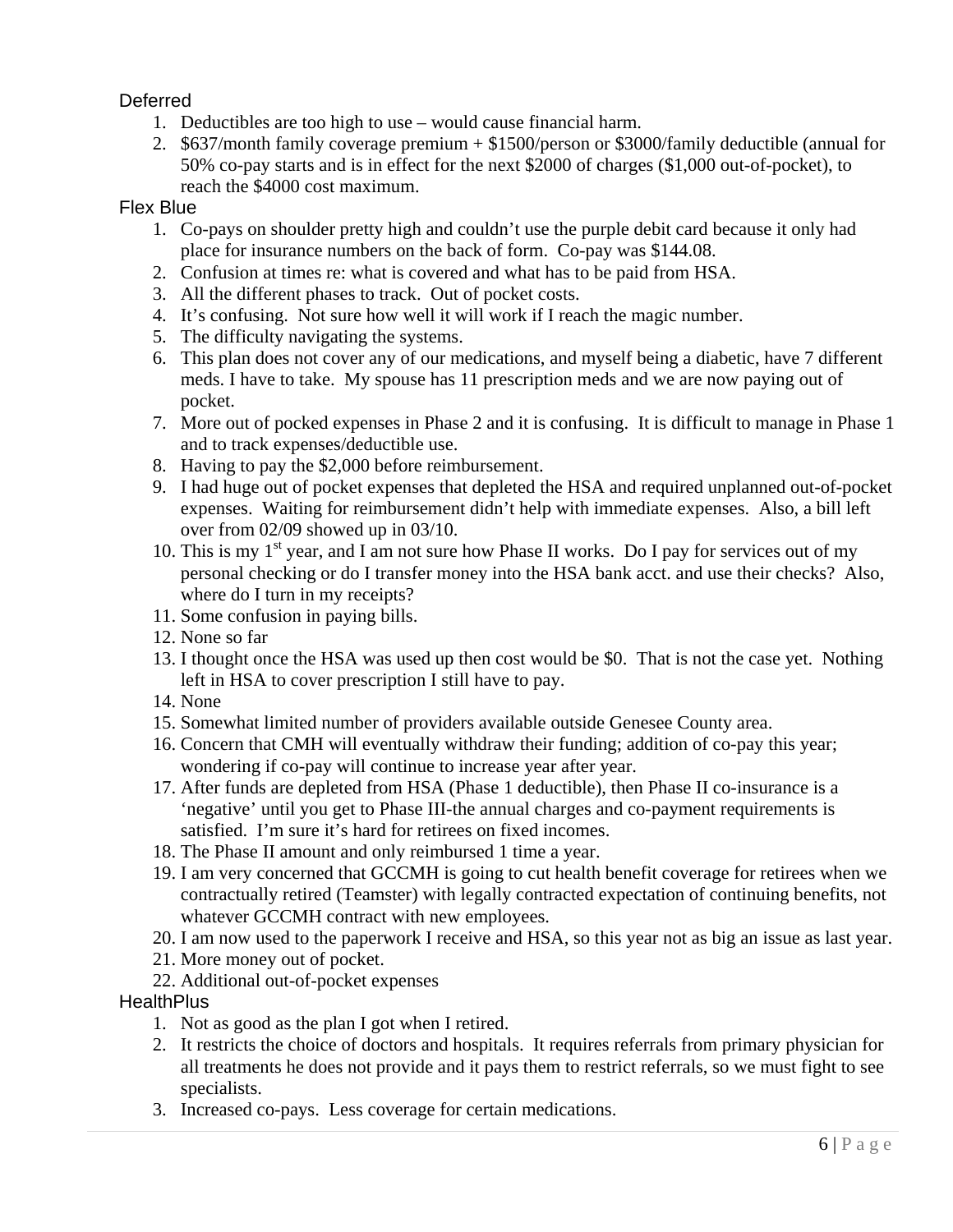- 4. Larger co-pays.
- 5. None
- 6. Cost.
- 7. More and more taken away
- 8. 0
- 9. At this time, no meaningful complaints.

### Medicare/HealthPlus

- 1. I see no negatives.
- 2. The co-pay which was instituted recently.
- 3. Medication not completely covered (but thankful for benefits).
- 4. My co-pays had become horrendous. And recently, staffing (?) at my doctor's office has created problems re: referrals and coverage at mental health clinic.
- 5. Needing referrals, though this has never been a problem.

#### Medicare Plus Blue

- 1. More co-pays; more money.
- 2. Dr. and Rx had difficulty switching.
- 3. More co-pay.
- 4. Increased prescription costs.
- 5. Pay more for meds dr. visits.
- 6. There are no significant negatives beyond the insecurity of wondering about possible future changes.
- 7. We have not run into any negatives at this point.
- 8. Questions meds. denies coverage for Diovan
- 9. Medications not paid for like before.
- 10. None significant
- 11. Co-pays are a little higher and the medical people here in Texas didn't seem to understand how it works.
- 12. Care + BC/BS Master Medical was better financially.
- 13. Nothing so far.
- 14. May not be able to see a doctor of our choice.
- 15. Uncertainty about possible increased cost to me in the future because of reliance upon the Medicare Advantage portion of the plan.
- 16. I have not had any major surgeries or my annual colonoscopy so I am not sure if the coverage will be as good as the previous plan.
- 17. Not all drugs covered under old plan are covered under new plan (and there is no substitute for one my wife takes that is no longer covered); and diagnostic tests previously covered now require a co-insurance.
- 18. Shifts even more health benefit coverage costs to the retiree
- 19. I have always purchased my medications for Rite-Aid and would like to continue to do so. Do not like the idea of medications purchased by mail – too many errors have been made in my case.
- 20. 1- Higher co-pay (but not high); 2 higher Rx co-pay (but certainly affordable).
- 21. I think I will be paying more for this Health Care coverage. I very seldom had a copayment before.
- 22. With the change of Obama Care and the decrease of Medicare and Medicare Advantage programs over the next several years, I am very concerned about our Medicare and supplemental insurance.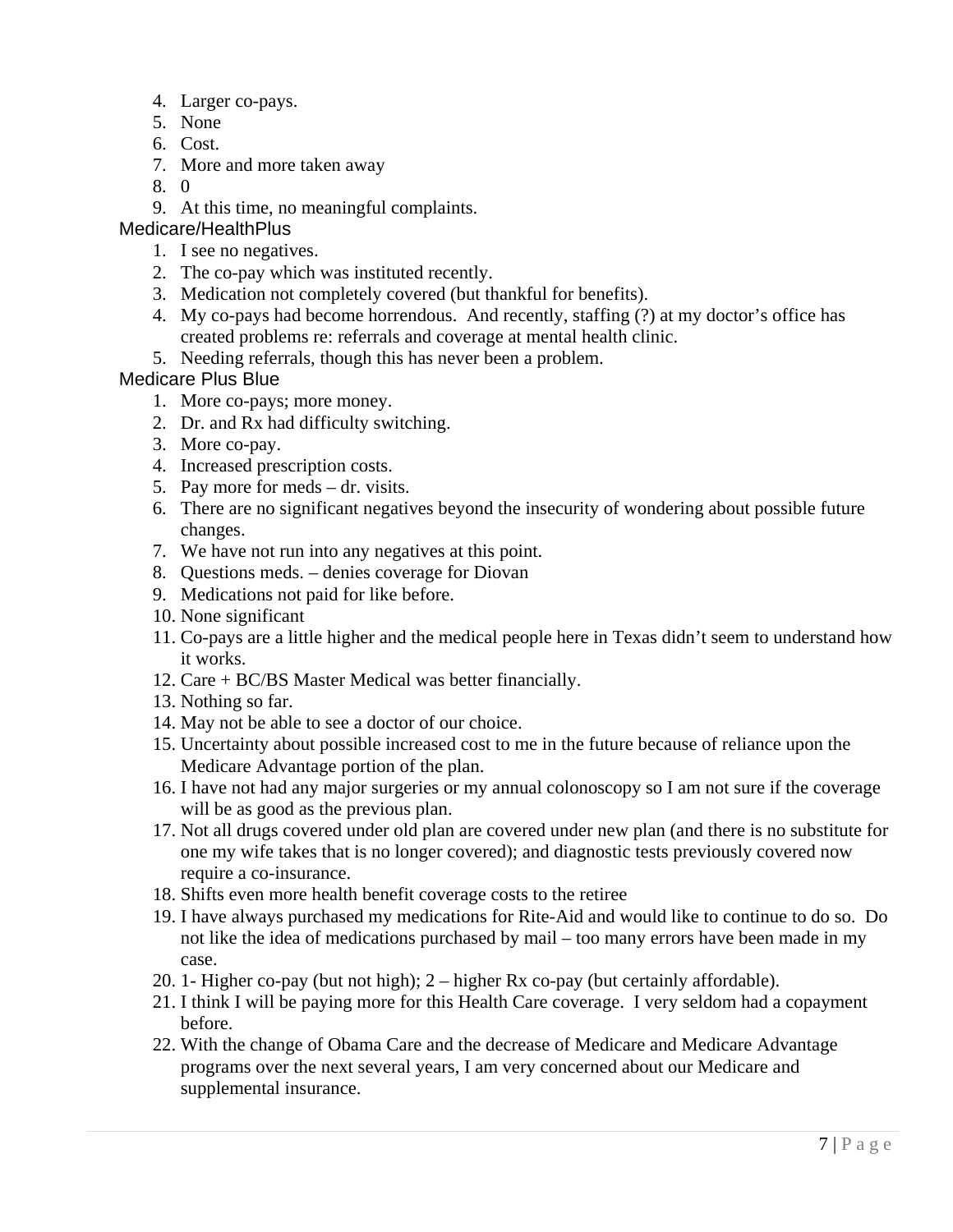5. Have you had problems with medical/drug vendors in using your current insurance this year? YES: 14 NO: 66

If yes, please describe:

#### Blue Care Network

1. Doctor had to call so I could get right blood pressure medication.

#### Deferred

1. N/A Not using – drug coverage essentially non-existent

Flex Blue

- 1. Medical vendor was unfamiliar with coverage.
- 2. Had a hard time changing my Medco account took almost 2 months.
- 3. I have had to pay out of pocket for meds and some services that was related to our health issues.
- 4. Diplomat did not bill insurance first; then they went back and billed them all, which should have put me at \$0, but I still have to pay a balance. I know I have to pay for compound medication but other prescriptions were covered last year.

#### **HealthPlus**

- 1. Discourages use of name brand drugs.
- 2. Does not cover certain meds. (HP)

#### Medicare/HealthPlus

 1. Only in that at least one referral was not provided and with my mental health coverage the clinic, I think, is goofing up and benefits not covered.

#### Medicare Plus Blue

- 1. Required to pay a whole year (2010) deductible for only 1 appointment in Jan./new plan began in Feb.
- 2. Not yet. My doctor's receptionist said they didn't accept the plan. I have a July appt. we'll see !
- 3. I have no idea why, but -----(name of medication) is not covered.
- 4. Since a drug needed to be pre-authorized, the medication was not taken as prescribed. The authorization process was too long.
- 5. I winter out of state and acceptance there hasn't been tested yet.
- 6. Except for not covering one of my two prescribed medications.
- 7. Hard to change billings.
- 8. Meijer's would not use insurance toward Claritin OTC
- 9. I am limited to 4 preferred pharmacies and the closes one to where I live is 12 miles away and the farthest 20 miles.

How were problems resolved?

- 1. Took time, but seems to be OK now.
- 2. Repeated calls to Karen Maxson.
- 3. Must settle for generics and old meds.
- 4. Have not been resolved.
- 5. Not
- 6. Took several calls to  $BC + Medco the$  threatened to call Attorney General.
- 7. Blue Cross agreed to it.
- 8. Not
- 9. Not
- 10. No resolution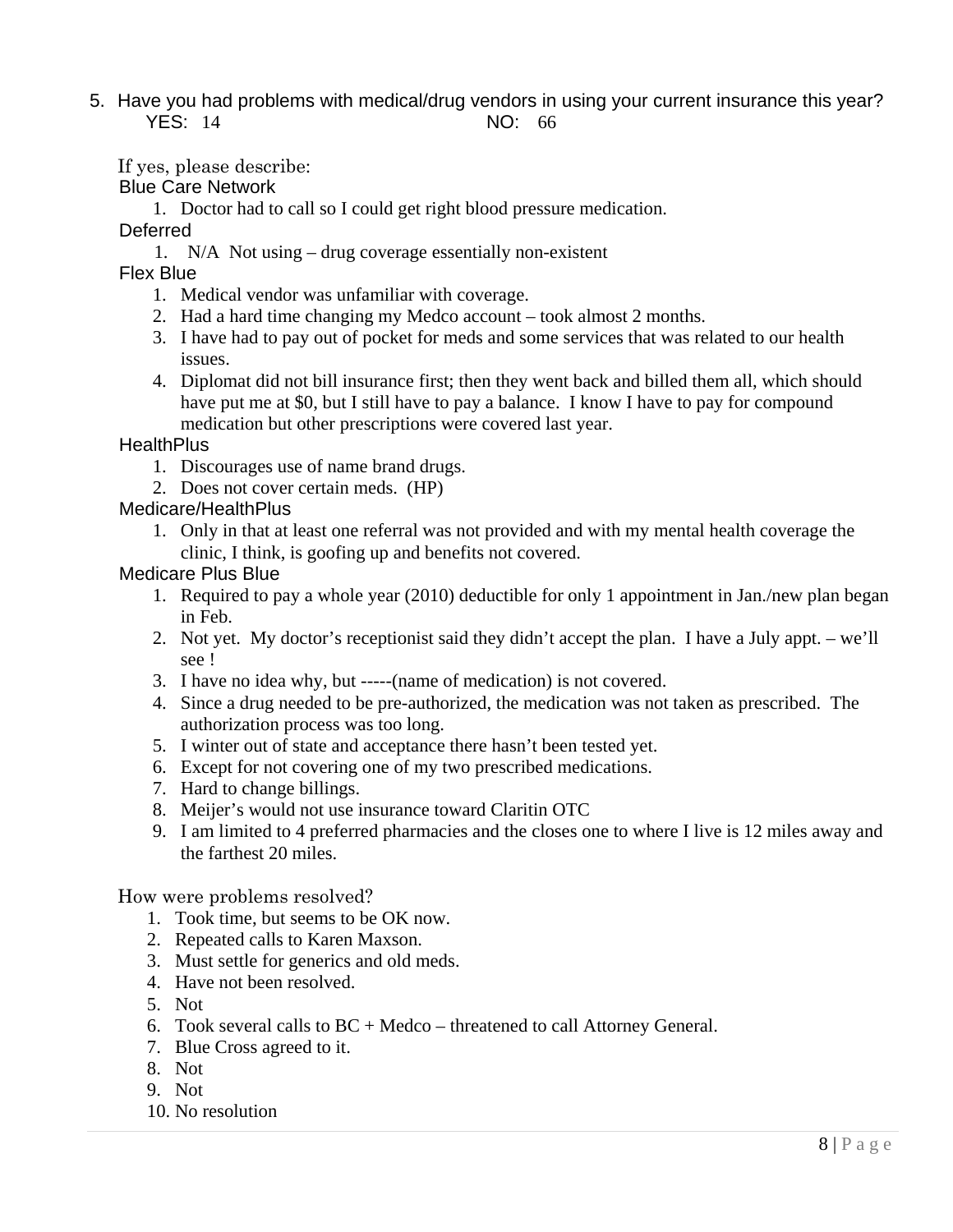- 11. After much follow-up on my behalf.
- 12. No resolution except paying more because closer ones are out of network (preferred Rx).

## SECTION II: COMMUNICATION/TRANSITION

1. Did you receive a timely notification of the pending changes:

YES: 67 NO: 13

If no, how untimely was your notification?

- 1. I did not receive early information. I moved in September 2009 and though I had called with change of address, it's possible I never received info. for that reason.
- 2. Received after meeting dates.
- 3. My letter came in mail in January and I had to go that Monday to sign up.
- 4. Too short
- 5. Since enrollment has been in summer, was awaiting news anxiously. The letters in Nov. and Jan. seemed "last minute" and disorganized – but I can understand why. Nov. letter and materials sent were confusing and apparently had some wrong information. Then in Jan. a replacement, but backs of pages were all missing!
- 6. Only a short period of time prior to scheduled meetings; little choice in meeting times; little time to decide.
- 7. We spend our winters in Florida and the mail was slow.
- 8. Not receiving any information as a deferred retiree.
- 9. Transition is always difficult to a new plan. Not enough time to check on possible problems.
- 10. I moved 1 year ago and changed my address with CMH. However, all of my notifications re: the change and the meetings were sent to my old address. I notified Dave Hunter 3 times.
- 11. Initial letter with meeting dates received 12-19 (8 days after last meeting).
- 12. Notification received 12/24/09. This was a letter dated 12/8/09. A previous letter was never received.
- 13. No notification (deferred)
- 2. Were the written communications about the health care plans clear and with sufficient information?
	- YES: 56 NO: 21

#### If no, please explain

- 1. I was confused about several things.
- 2. Had to call BCBS to check where to bill.
- 3. Seemed complicated to understand.
- 4. It was unclear if you wanted to keep the same health plan. I had to call the office to clarify.
- 5. I still don't really get it.
- 6. Had not received sufficient info.
- 7. It almost seemed as if I received almost none & it was wrong (HealthPlus).
- 8. There were notices from  $BC 1$ ) early info. from  $BC$  re: drug coverage was confusing (not sure if I had Medicare Part D or what – still not sure if donut hole etc. applies to me. 2) a letter from BC that I didn't understand re: drug coverage, but emailed Karen & BC guy emailed what to do re: confirming enrollment.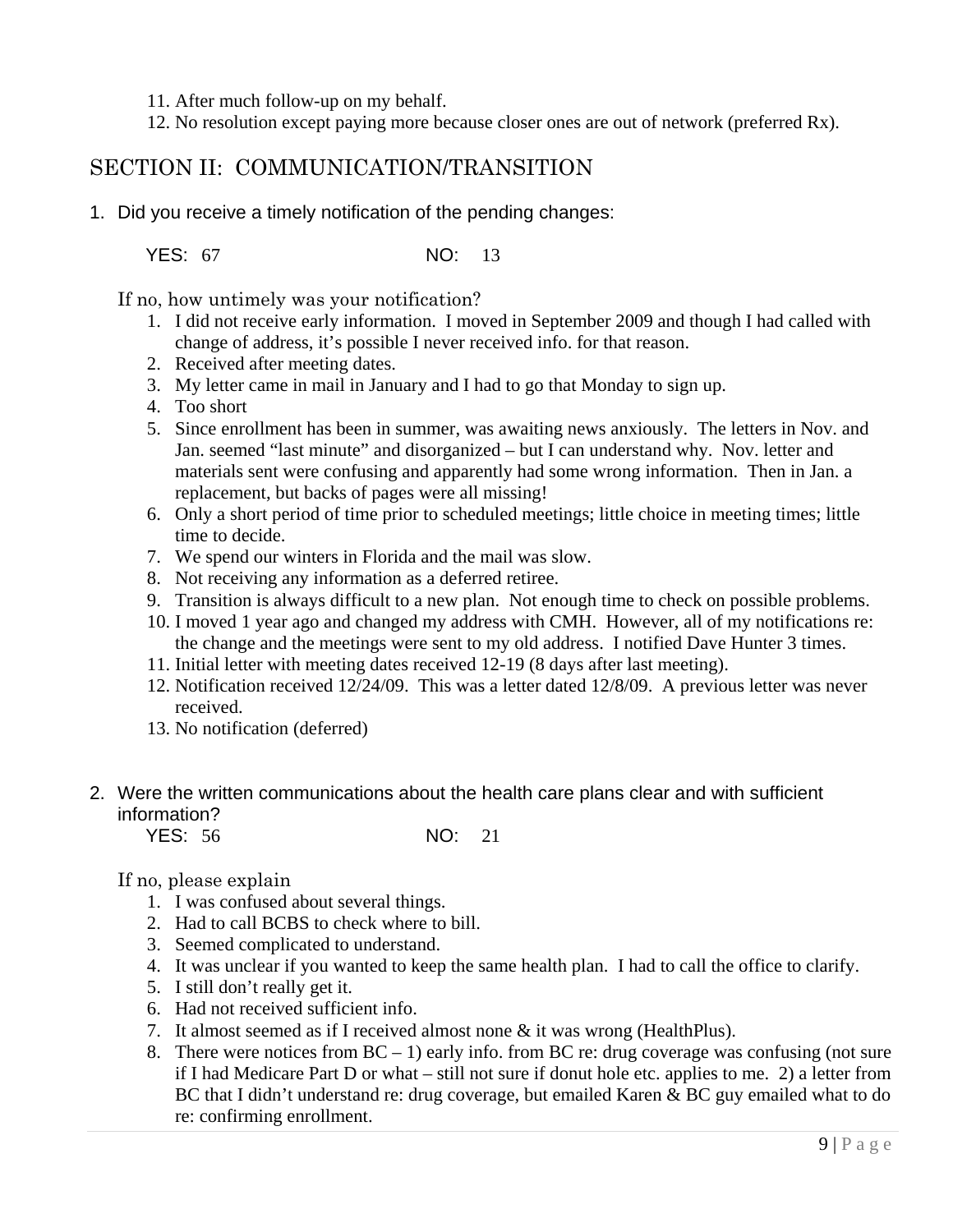- 9. "Quick reference sheets" are no substitute for a handbook or manual of benefits; upon request, CMH states a benefits handbook is unavailable even to their own staff; "we have to call BC" was the response.
- 10. Either I did not read carefully enough or it was not clear regarding opening up a HSA account again.
- 11. Still unclear about Phase II.
- 12. Spoke primarily of BC/BS, but I understood this as there are so few of us on HealthPlus.
- 13. I thought so. I didn't see any big change, but I'm not sure now.
- 14. Even though original info. received said that we would receive info. re: co-pay reimbursement after the first of the year, this is the first I've received (5 1/2 months later)
- 15. I wasn't clear how they were different or alike.
- 16. The reimbursement of Phase II expenses.
- 17. We had additional questions answered at the info. meeting.
- 18. When cards for new coverage would be sent, what to do in the event of non-timely receipt of new cards, and the misinformation to contact Payroll with questions.
- 19. Never received my "Summary of Benefits" or "2010 Abridged Drug Formulary"
- 20. No notification (deferred)
- 21. Ramifications of Phase II were not explained, e.g., that the entire expense is paid "up front" by the retiree and that it is only reimbursed at the end of the year.
- 3. Did you attend any of the information meetings that were held?

YES: 28 NO: 52

If no, why not?

- 1. I believe I had no other insurance option, so didn't attend.
- 2. Don't care to go back there. Danis Russell & Tisha Deeghan are "patrolling the property."
- 3. Unable to attend.
- 4. Unable to attend.
- 5. Out of town a lot.
- 6. Not living in the area when meetings here held.
- 7. Did not know until after meetings were held.
- 8. Unable to attend.
- 9. Did not feel the need stayed with same coverage.
- 10. Did not receive notice of meetings.
- 11. Working.
- 12. Distance
- 13. Distance/times
- 14. Ill.
- 15. Schedule conflicts.
- 16. No need, coverage the same except co-pay increase.
- 17. Live in Florida
- 18. Poor times for my schedule.
- 19. Out of state
- 20. Live too far away.
- 21. I live in Florida
- 22. Attended in 2009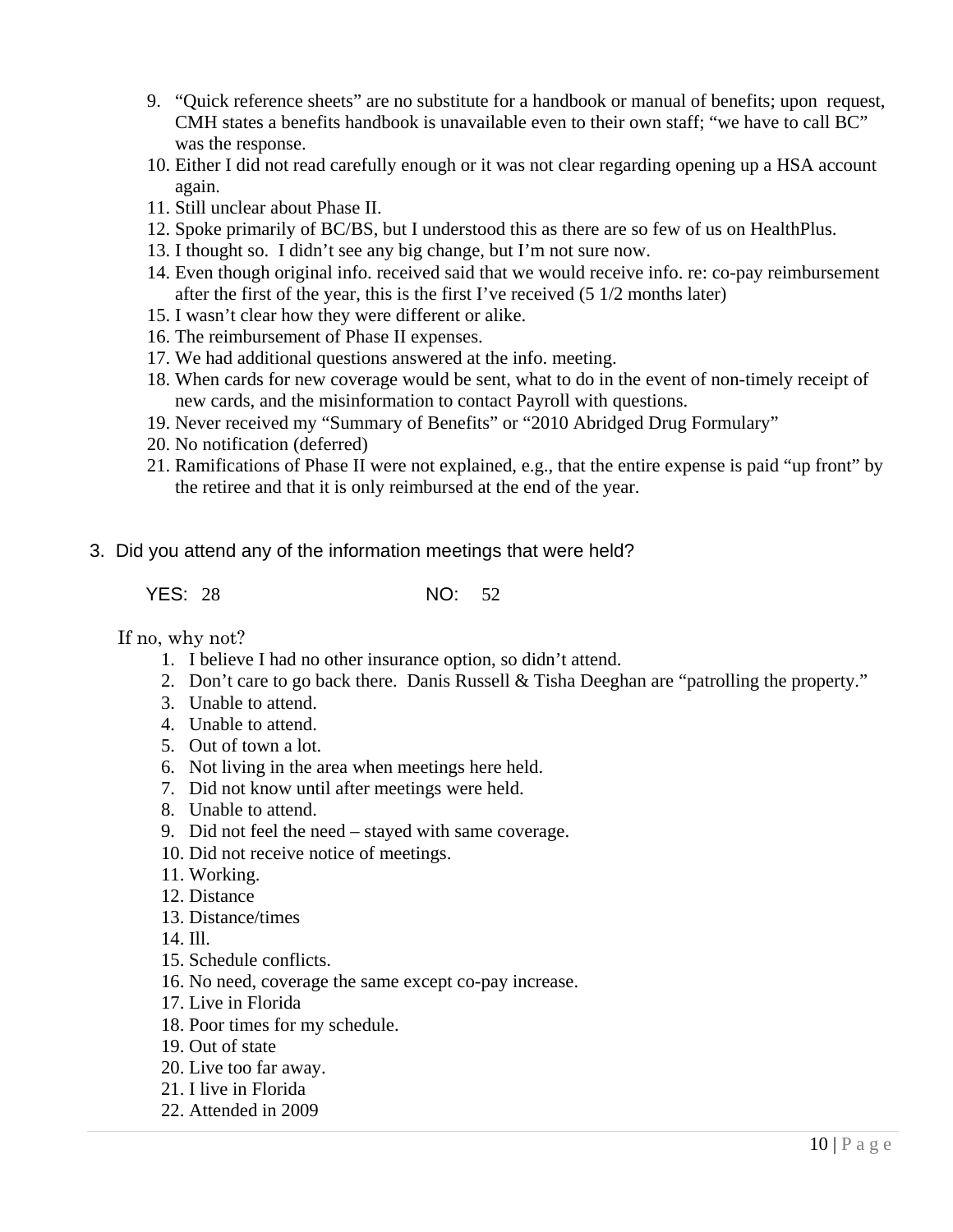- 23. Live too far away
- 24. Timing
- 25. Times for meetings not good for me.
- 26. Out of state
- 27. Could not fit them into my schedule
- 28. Out of state residence. I appreciate a Health Care Advisory Committee.
- 29. Out of town family emergency
- 30. Out of state
- 31. Felt I had enough information in written communication
- 32. Out of state
- 33. Live in Florida full time.
- 34. Live in Georgia.
- 35. Because of the neglect of CMH re: address I received all of the notifications after the meetings took place. I am very dissatisfied with CMH handling of my address change.
- 36. Not in town
- 37. Out of state
- 38. As well as not receiving prior notice, out of state at the time.
- 39. Not notified
- 40. Live out of state
- 41. Had to work.
- 42. Only few days notice of meetings & I live 250 miles away from CMH.
- 4. If you did attend a meeting:

|                                            | <b>YES</b> | ΝO |
|--------------------------------------------|------------|----|
| Was the presentation clear?                | 21         |    |
| Did it provide the information you needed? |            |    |
| Were your questions answered?              | つつ         |    |

#### Please elaborate on any of the "no's":

- 1. A "one time" reimbursement after deductible is met was not discussed or presented as "one time only."
- 2. Well, they forgot about BCN Advantage folks so had to scramble to get us on board. Now I believe (hope) all is well.
- 3. The presentation was very difficult for myself to understand all that was included in this plan.
- 4. Covered BC/BS, but not much on the HP.
- 5. Information was incomplete, as were hand-outs; retirees presented their own experiences as examples; presenter used personal anecdotes; some questions were unable to be answered by CMG staff.
- 6. However, I am still confused.
- 7. I found it a bit confusing at first, but it has slowly come together.
- 8. It veered off into the presenter's personal tragic story and seemed to stifle questions by participants.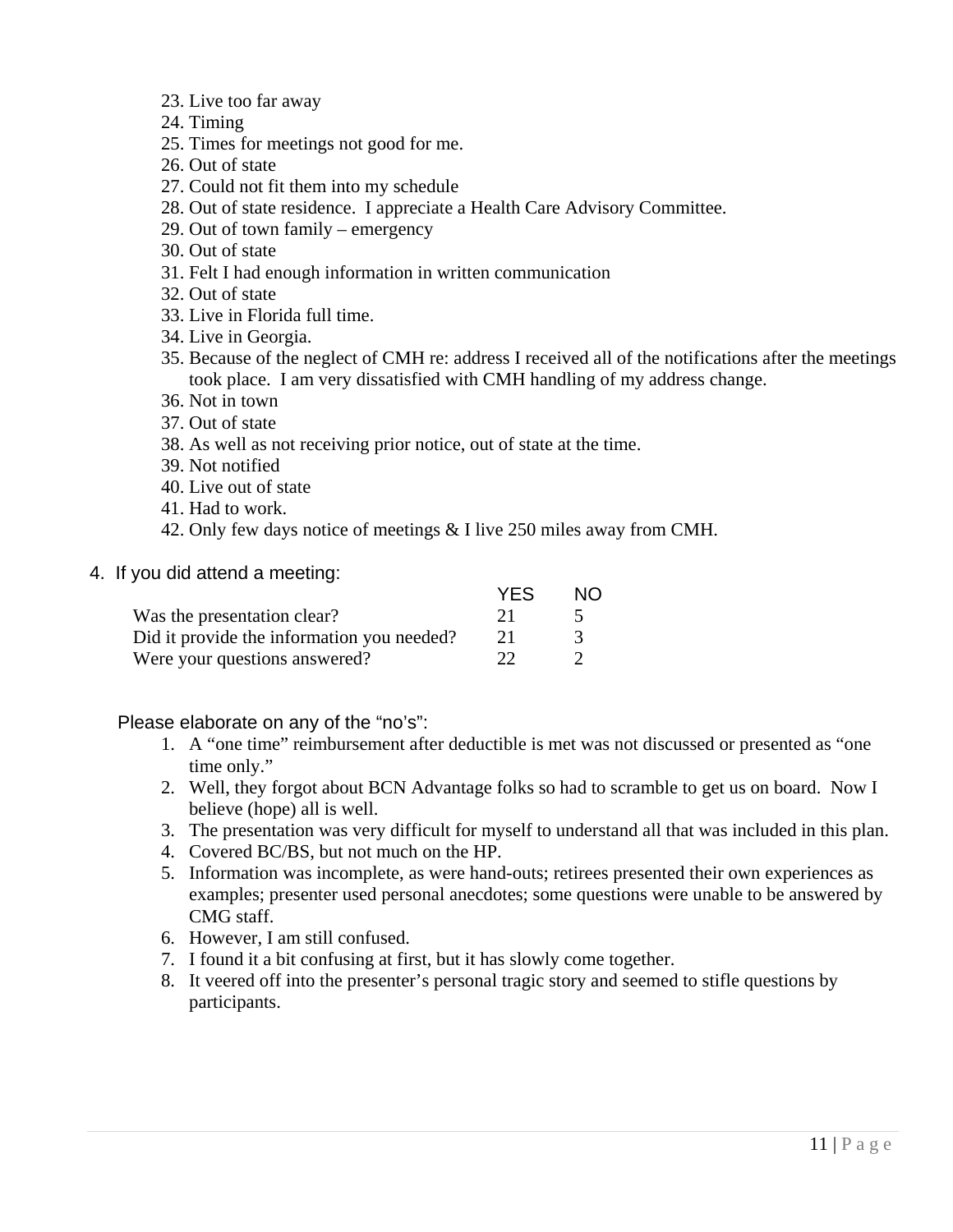- 5. Did you have any questions and/or problems during the transition? YES: 46 NO: 32
	- If yes, who did you contact (check all that apply)? Payroll 33 Human Resource Office 9 Retiree Healthcare Advisory Committee Member 4 Blue Cross 12 No one  $\qquad \qquad 0$ Other CMH Office (specify below): Spoke to David Hunter. Retiree's Benefits Another retiree of CMH Dave Hunter re: my husband getting Medicare in Sept. 2010 Dave Hunter HSA – they were especially helpful Dave Hunter David Hunter David Hunter Contract Manager Contract Manager Business office
- 6. Was the response to your question/problem helpful? YES: 35 NO: 12

Please explain:

YES

- 1. David took time and went over all material with me.
- 2. David Hunter was very patient and helpful.
- 3. Staff was very helpful
- 4. Was told I could stay with current plan.
- 5. BC/BS thought I was not eligible.
- 6. Karen Maxson has always been super prompt and helpful with questions.
- 7. All my questions were answered within 24 hrs.
- 8. Blue Cross told me which pharmacies to use.
- 9. After several phone calls to Payroll, the problem was resolved.
- 10. Money was not deposited into HSA by Jan. 1 as promised was sent by CMH, problem was with HSA
- 11. Transition to a new plan can be a challenge.
- 12. Didn't have deposit put into HSA account till end of January. Had to make 3 contacts.
- 13. Helped spouse choose appropriate Medicare plan.
- 14. Contract Manager, Dave Hunter
- 15. Contract Manager (Dave Hunter) was helpful
- 16. Karen found I had not been enrolled for vision benefits for 2010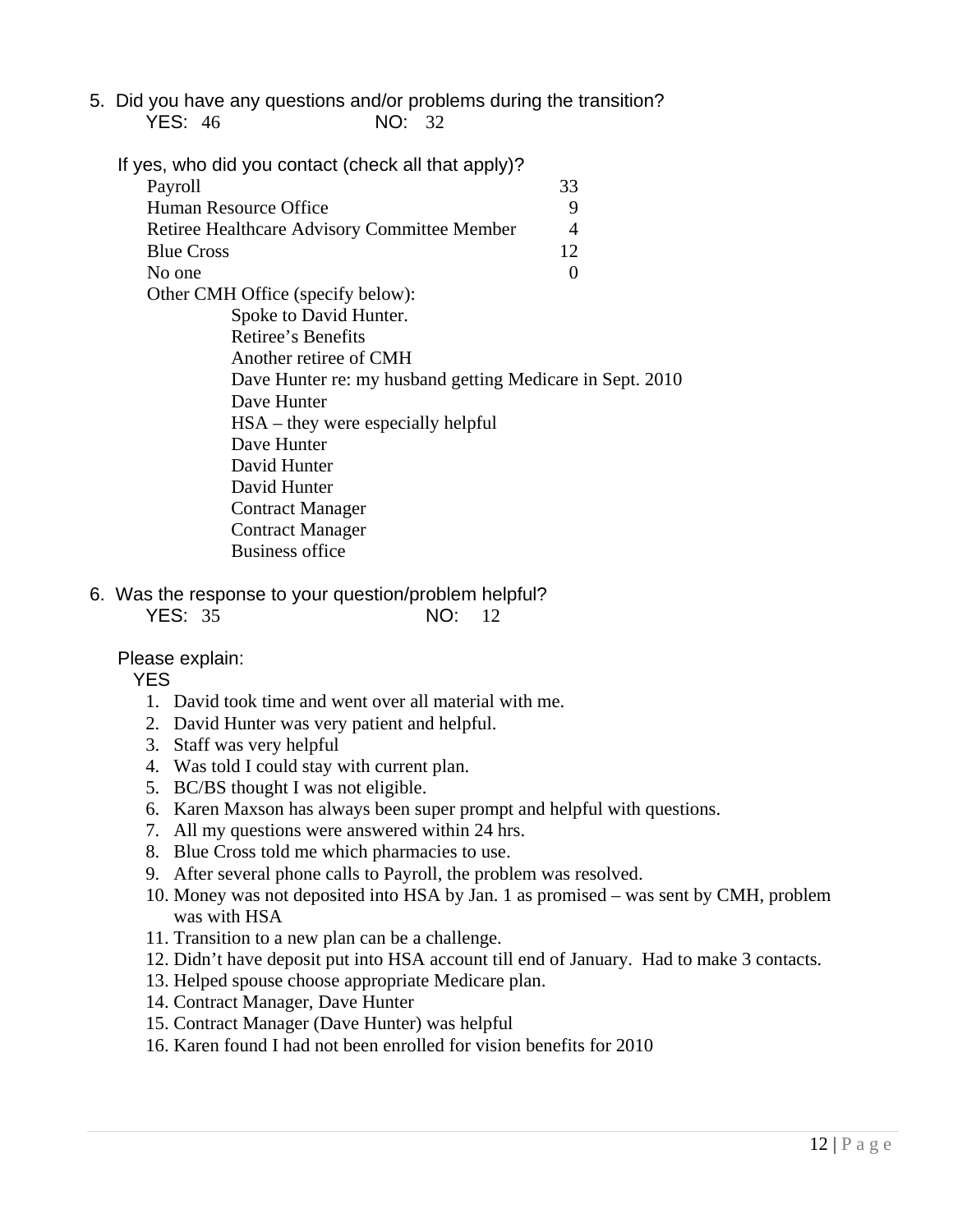### NO

- 1. No one was informed enough to answer questions.
- 2. We yet have to pay the balance due.
- 3. Told me to contact AFSCME Chapter Chair re: co-pays. As noted, may not have said I was retiree, just Dennis Lee.
- 4. Warnings in written instructions led to fears about coverage. I contacted each of our doctors and our local hospital to insure coverage.
- 5. Written material was confusing, as were responses from Mr. Hunter. I should have had him on speed dial . . .
- 6. Never received a response. I was able to get the info. from another employee (not in Payroll) and other retirees.
- 7. They had no answer for me and directed me to Medco, and they answered my question satisfactorily.
- 8. Several phone calls from Florida. Phone messages were not responded to promptly.
- 9. Dave Hunter's office was contacted. I would have appreciated talking to him when this problem occurred. I find only voicemail contact very unsatisfactory. After 3 times trying to get the address change corrected, the first letter re: the changes to our health care, dated Nov. 24, 2009, finally caught up with me on Dec. 12, 2009 – the day after the last information meeting. I called Dave Hunter's office – he assured me it would be changed on all my records. Please note I moved in May 2009 and I notified CMH of my address change at that time. When the new insurance cards were issued, mine again went to my old address. I again called Dave Hunter's office on Feb. 17, 2010 and was assured they would check into it and make sure it was corrected AGAIN. In May 2010 Blue Cross notified me that they did not have my correct address. I was told by CMH that they were the ones that notified the insurance carrier of address changes. BCBS provided address for them to get this corrected. The insurance seems fine. CMH handling of things, no so much.
- 10. Payroll Dept non-responsive; BC provided misinformation and blamed CMH
- 11. Payroll Office did not respond; BC gave some confusing and wrong information and blamed CMH
- 12. Definitions of words to explain programs could not be explained.
- 7. During the transition period, or at any other time, have you used the Retiree section of the CMH website?

| <b>YES: 20</b> | NO: 58 |  |
|----------------|--------|--|
|----------------|--------|--|

If yes, did you find it: HELPFUL: 13 UNHELPFUL: 6 Please explain:

Not Identified:

- 1. Received all info. needed from Mr. Hunter.
- 2. Didn't know about it.
- 3. Retiree section is news to me.
- 4. Used info. guides of Medicare Plus Blue group overabundance of info.
- 5. At the time I first looked last summer, stuff wasn't there yet. Now it is good, but pages are slow to display.
- 6. I did not know that it existed.
- 7. Wasn't aware there was such a website.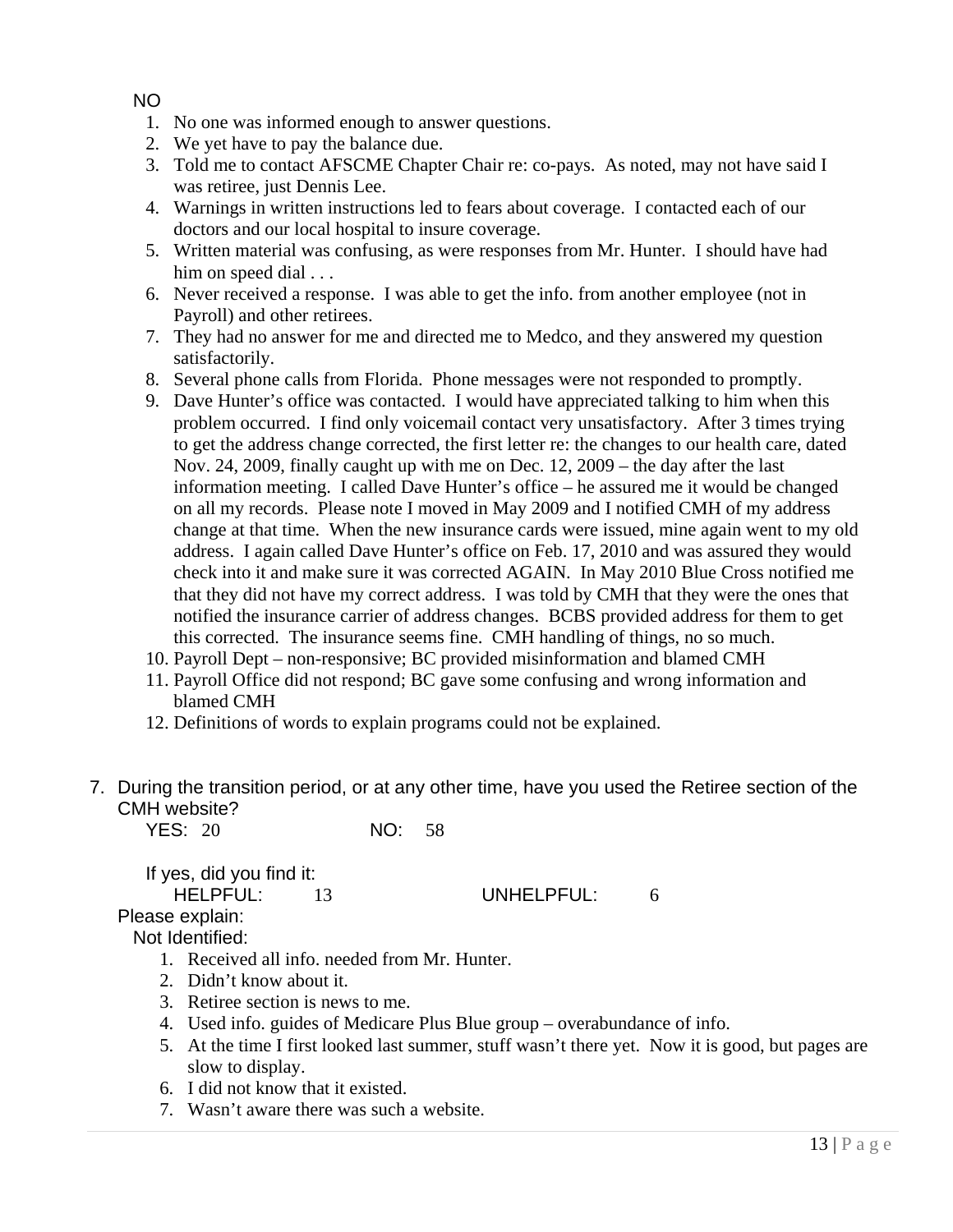Helpful

1. Minutes of meetings

**Unhelpful** 

- 1. Insufficient data.
- 2. Had problems navigating it.
- 3. On 2 occasions, website did not work; it has same "handouts" we were mailed anyway nothing more extensive.
- 4. Information outdated, i.e., on 2009 coverage, not new coverages
- 5. Information was outdated and did not include "transitioning" to coverage
- 6. Material on website is simply a duplication of what was distributed on paper.
- 8. Did you have any trouble obtaining medical/prescription services during the transition period? YES: 11 NO: 66

## If yes, please describe:

## Blue Care Network

 1. BC info. said forms and instructions for mail order were included in packed, but weren't there. Had some trouble getting Medco switched from previous BC plan to new, but resolved with phone calls to Medco and BC. Had to switch from brand name to generic because my doctor wouldn't agree to PA process.

## Deferred

1. Optometrist notified me in April that I was not covered

## Flex Blue

- 1. Unclear what meds. were covered.
- 2. Had a hard time changing Medco account.
- 3. We had to discontinue our mail-in services, and now use a drugstore for our meds.
- 4. I had closed my HSA in 2009. Re-opening it was a nightmare and money was not deposited in a timely way after it was opened. The reasons I was given seemed more like excuses.

## Medicare Plus Blue

- 1. One new script not covered.
- 2. We noticed that the co-pays for brand name prescriptions were higher. This is significant since together Tom and I have 5 brand name prescriptions.
- 3. Trying to get my prescribed meds.
- 4. The facilities didn't seem to know the difference between Medicare Advantage and regular Medicare. They also questioned the BC/BS.
- 5. People understand Medicare Advantage before I show the card.
- 6. A medication that needed to be pre-authorized.
- 7. Billing issues.

# SECTION III: WHAT ELSE DO YOU WANT US TO KNOW?

- 1. Thanks, Sue, for all of your help and explanations of the plan. You have been much better at explaining the plan than CMH payroll employees.
- 2. I would like to have the plan I got when I retired back, and for it not to change.
- 3. I am happy with HealthPlus. After being with BC/BS my whole life, I was upset about a change. Would like to be able to continue as I am with present coverage.
- 4. When is the medication deductible met? "One Time Reimbursement"?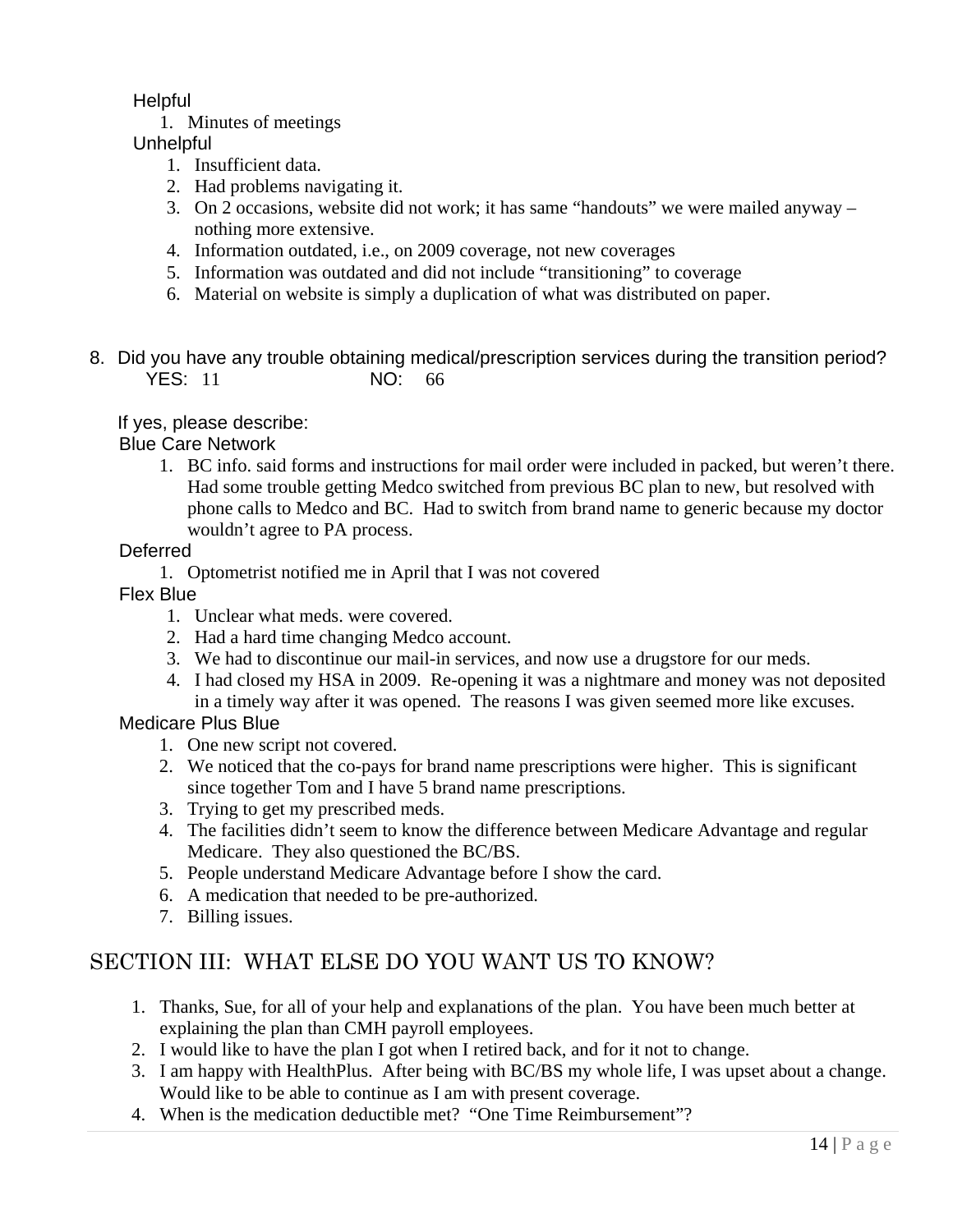- 5. Do not like change.
- 6. Please continue to use HealthPlus. I have had it for years.
- 7. List of covered meds. & not covered.
- 8. Why were there no over-age 65 members on the advisory committee? Notices of meetings were late arriving for those out of the area for winter months. Most calls to advisory members were not returned, or was told they had no idea what new programs would cover. One member told me that the information at the meetings was too vague.
- 9. I would prefer an affordable equivalent to BC plan. I would prefer to go back to the County's health care.
- 10. Are we to wonder (from year to year) if coverage is still available? Do we have to go through this every year? Not a very secure feeling.
- 11. Remained with HealthPlus during first year of transition will be interested in feedback from others who made the change. Hopefully, an information meeting will be offered again. Very helpful.
- 12. Am very satisfied with my current plan. Am hoping to be able to continue with this plan.
- 13. I would like the whole deductible covered rather than just the amount minus 10%.
- 14. I spent 27 ½ years at CMH going above and beyond 8 hours each day, and my hope is that they will do the same for me in helping me to keep health insurance.
- 15. I am very satisfied with HealthPlus as secondary insurance, but the dental insurance coverage could be a lot better – a larger maximum amount. Dental work is so expensive.
- 16. I get my prescriptions at Wal-Mart. Some went up from \$10 for 90 days to \$29.15
- 17. Glad to still be receiving health care.
- 18. Do retirees who live in Michigan get better coverage?
- 19. Could it be possible that I could return back to my old plan "Blue Cross" with meds? Because it had no out-of-pocket deductibles, which at times is hard to come up with.
- 20. When I was working I contributed (withheld from check) each month to BC/BS Master Medical insurance which was continued for several years after I retired at age 62 in 1992. The most recent insurance has less coverage in all areas except amount paid to subscriber or amount of bill total paid to provider. Last year there was a smaller, consistent fee that subscriber paid for each Rx.
- 21. How much I appreciate your work Sue.
- 22. As noted in above replies, we would not have changed plans voluntarily. We understand it as a financially necessary step for CMH. Therefore, we are grateful for the insurance coverage that you are still able to provide us retirees. Thank you, Sue and committee, for working to maintain our benefits.
- 23. CMH needs to honor its contractual agreement for its Year 2000 retirees under the Incentive package; it lied to us; it should be reinstated immediately as it was offered/accepted in good faith.
- 24. Thank you !
- 25. I did not receive the instruction sheet on how to get reimbursed for Phase II and would greatly appreciate having that sent to me.
- 26. I hope you continue to keep us on HealthPlus. I am very pleased with the coverage and care we are receiving.
- 27. I hope HealthPlus continues to be available with no extra premium cost.
- 28. I didn't realize that I didn't need to keep my old red, white and blue Medicare card. It did present a lot of anxiety and I didn't know if I could go back on original Medicare if this (MPB) did not work out.